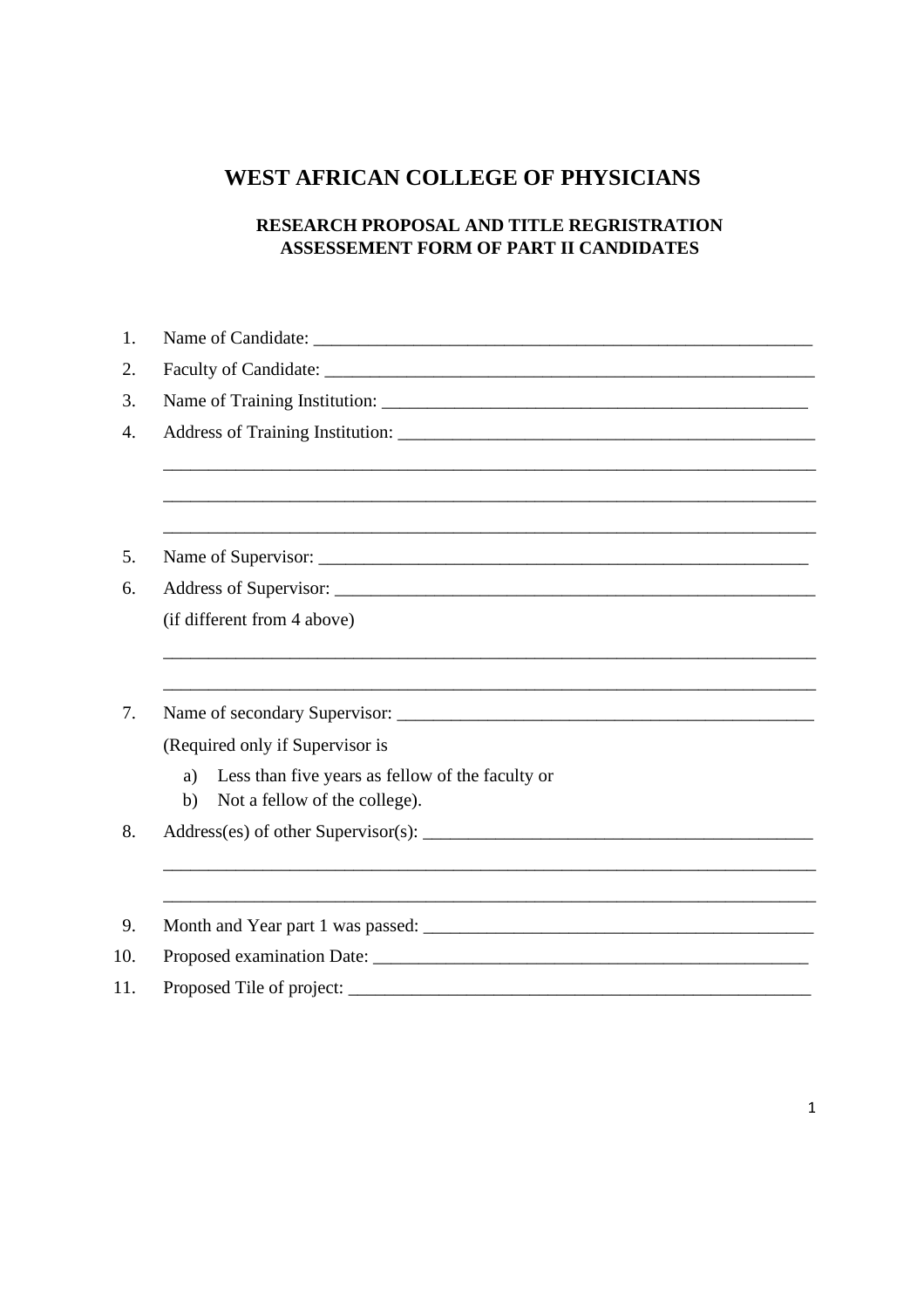Aims and objectives study including your definition of the research problem (not more 12. than 200 words).

13. Proposed Methodology (not more than 1000 words).

 $\overline{\phantom{a}}$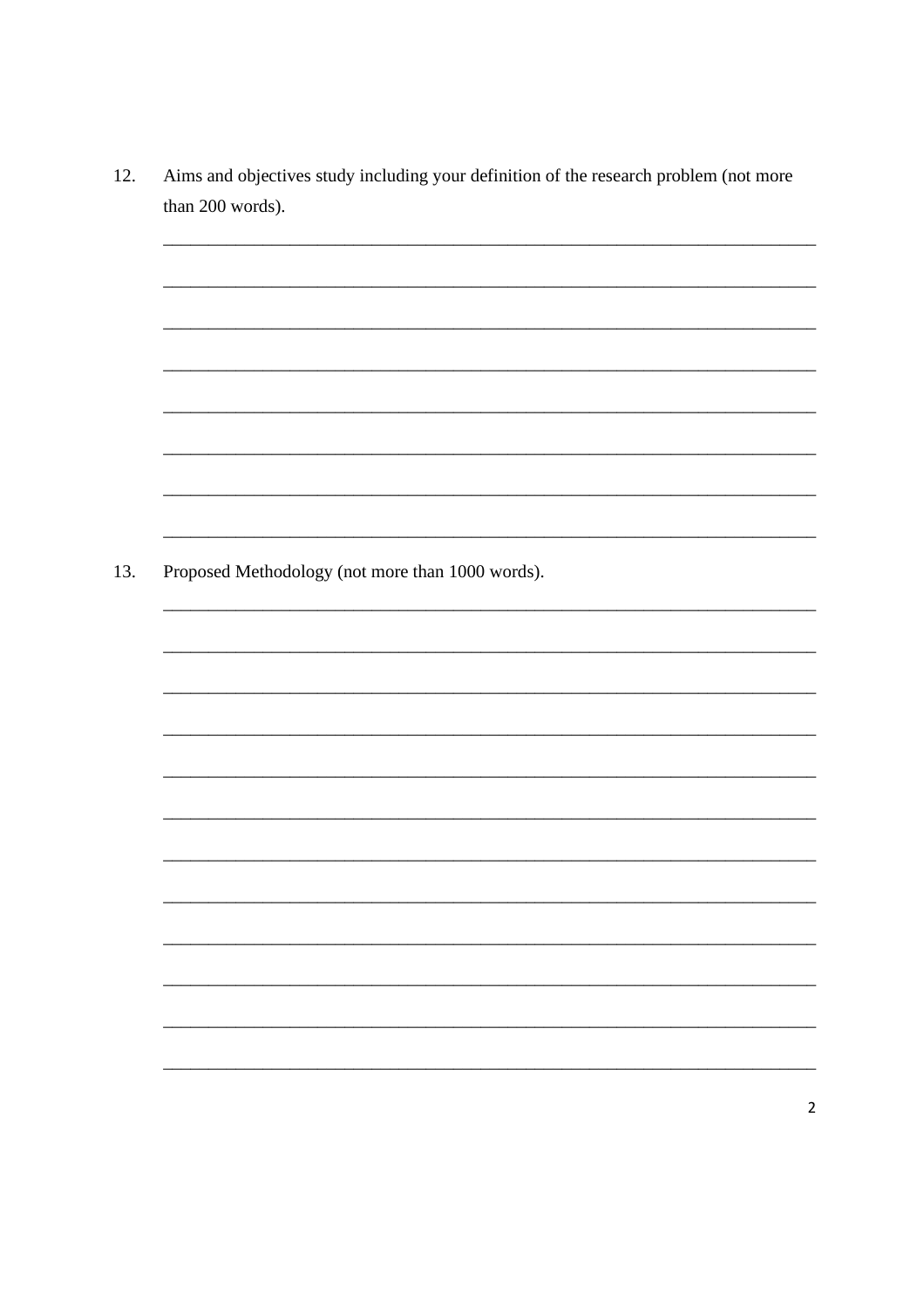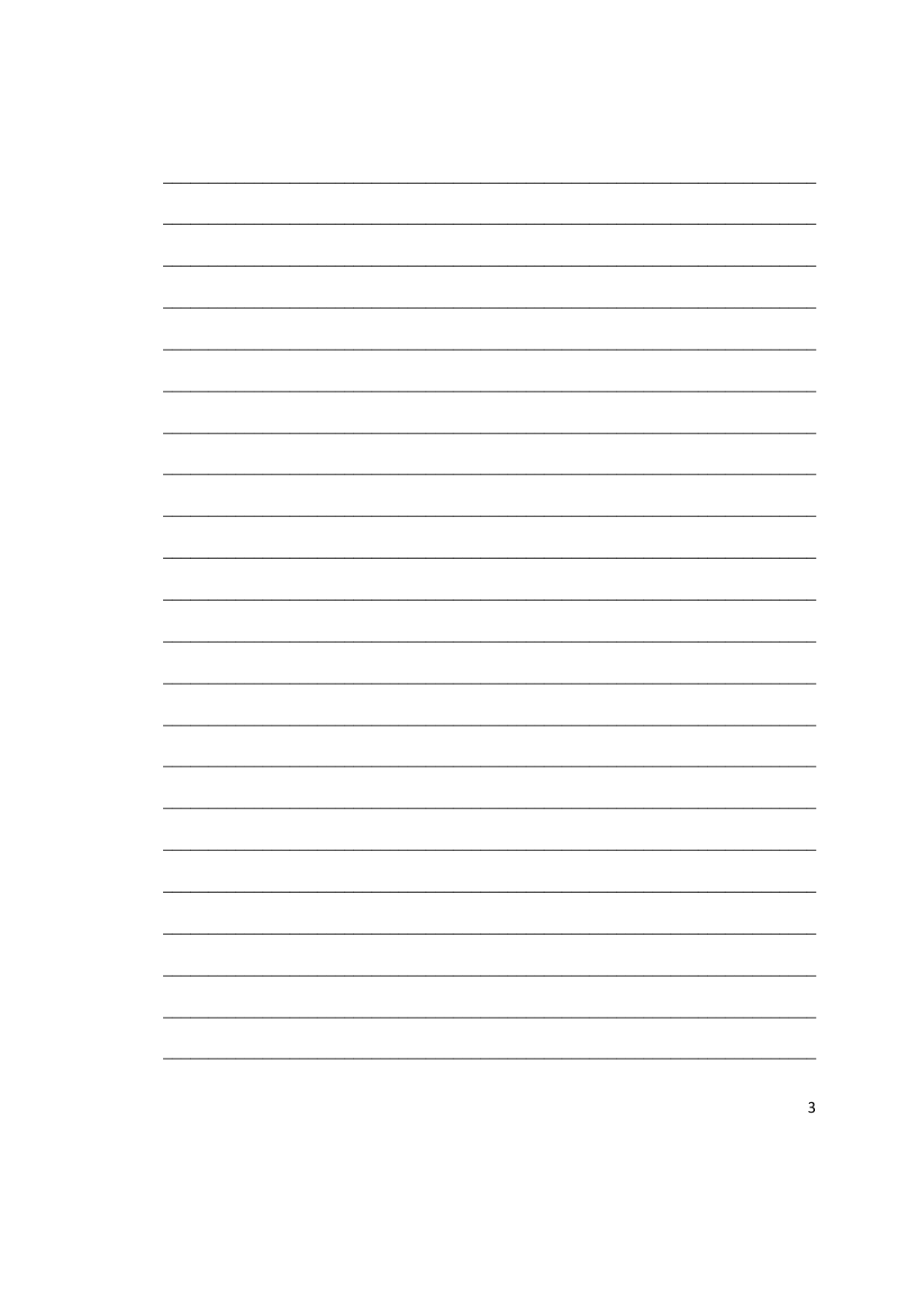Literature Review (including relevant African Literature, not more than 1,500 words). 14.

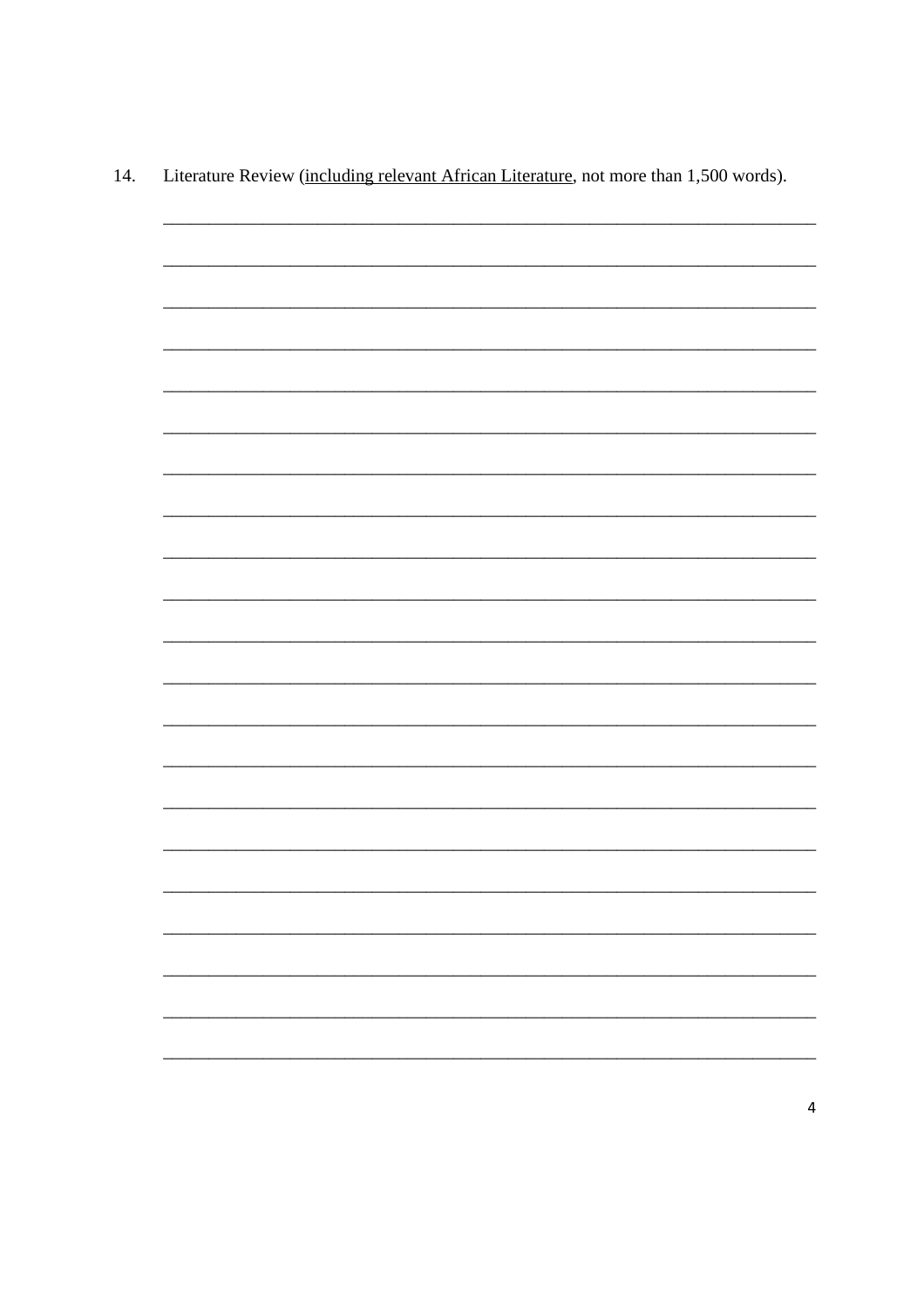15. Relevance of the proposal project to the practice of the discipline (not more than 250 words).

 $\overline{\phantom{a}}$ 

 $\overline{\phantom{0}}$